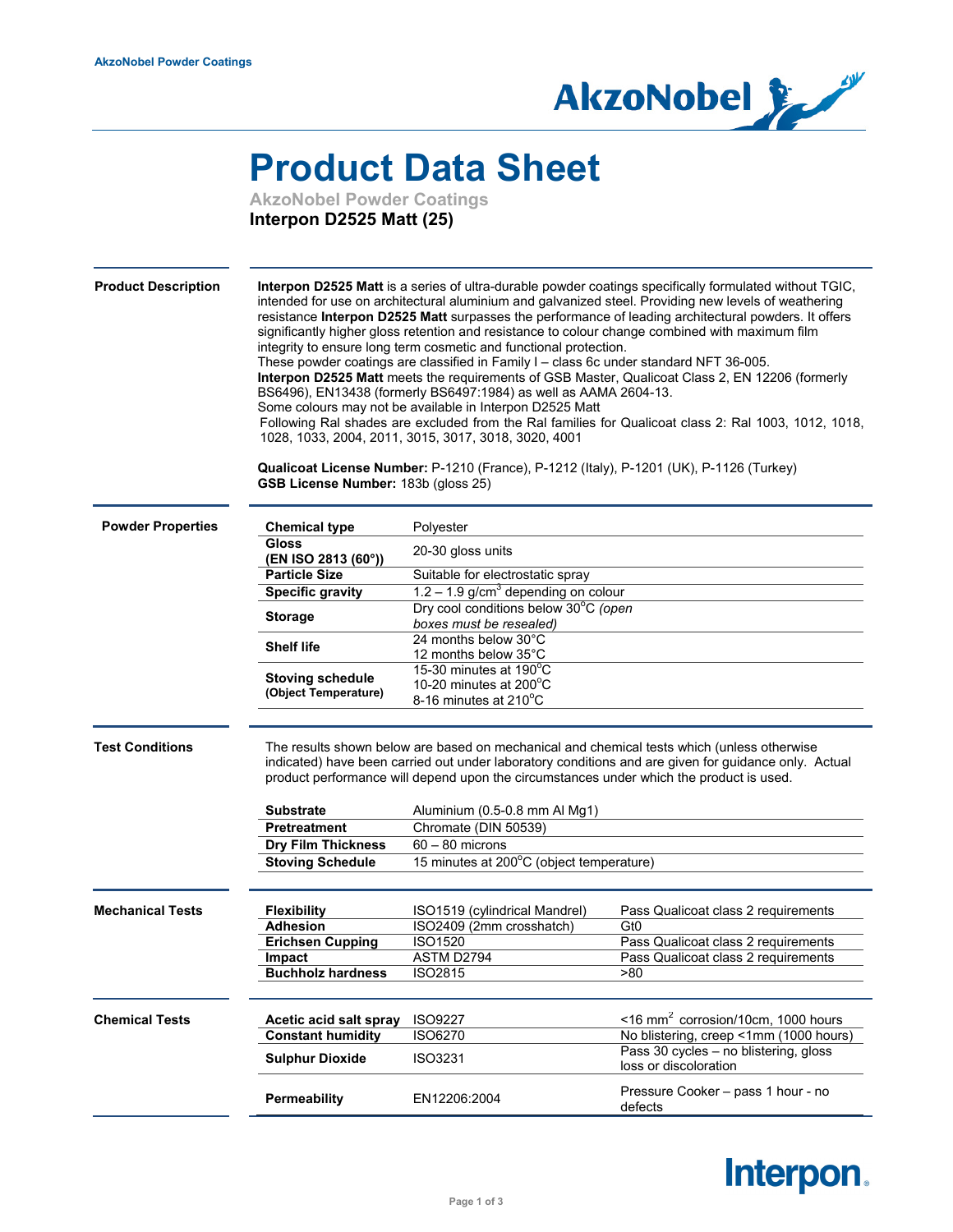## **Interpon D2525 (Matt)**

|                           | <b>Chemical Resistance</b>                                                                                                                                                                                                                                                                                                                                                      | Generally good resistance to<br>acid, alkalis and oil at normal<br>temperatures |                                                                                                                           |  |  |
|---------------------------|---------------------------------------------------------------------------------------------------------------------------------------------------------------------------------------------------------------------------------------------------------------------------------------------------------------------------------------------------------------------------------|---------------------------------------------------------------------------------|---------------------------------------------------------------------------------------------------------------------------|--|--|
|                           | <b>Mortar Resistance</b>                                                                                                                                                                                                                                                                                                                                                        | EN12206-1                                                                       | No effect after 24 hours                                                                                                  |  |  |
|                           | <b>Exterior durability</b>                                                                                                                                                                                                                                                                                                                                                      | <b>ISO2810</b>                                                                  | Meets Qualicoat class 2 requirements<br>after 3 years Florida<br>Meets AAMA 2604-13 requirements<br>after 5 years Florida |  |  |
|                           | <b>Accelarated</b><br>Weathering                                                                                                                                                                                                                                                                                                                                                | ISO 11341 (1000 hrs)<br>QUV B 313 (600 hrs)                                     | Gloss retention ≥90%<br>Gloss retention $\geq 50\%$                                                                       |  |  |
| <b>Pretreatment</b>       | For maximum protection it is essential to pretreat components prior to the application of Interpon<br><b>D2525 Matt.</b>                                                                                                                                                                                                                                                        |                                                                                 |                                                                                                                           |  |  |
|                           | Aluminium components should receive a full multi-stage chromate conversion coating or suitable<br>chrome-free pre-treatment or suitable pre-anodising to clean and condition the substrate.<br>Detailed advice should be sought from the pre-treatment supplier.                                                                                                                |                                                                                 |                                                                                                                           |  |  |
|                           | Galvanised steel requires surface preparation by either multi-stage pretreatment using either zinc<br>phosphate or chromate conversion or controlled sweep blasting. Depending on the type of<br>galvanizing, degassing or use of anti-bubbling additives may be required - follow the procedural<br>advice of the pretreatment supplier.                                       |                                                                                 |                                                                                                                           |  |  |
|                           | <b>Interpon D2525 Matt</b> products may also be used on cast or mild steel. For outdoor use, Interpon PZ<br>anti-corrosive primer over a correctly prepared substrate is recommended.                                                                                                                                                                                           |                                                                                 |                                                                                                                           |  |  |
| <b>Application</b>        | Interpon D2525 Matt powders can be applied by manual or automatic electrostatic spray or tribo-<br>charging equipment. For solid shades, unused powder can be reclaimed up to a maximum of 30%<br>using suitable equipment and recycled through the system. Please consult AkzoNobel for further<br>details as to the correct mixing ratio for virgin/reclaim powder.           |                                                                                 |                                                                                                                           |  |  |
|                           | All powders can show small colour differences from batch to batch, this is normal and unavoidable.<br>While AkzoNobel take every precaution to minimize visible differences, this cannot be guaranteed.<br>Applicators and fabricators are advised to use a single batch for parts that will be assembled<br>together. Differences are more likely with special effect powders. |                                                                                 |                                                                                                                           |  |  |
|                           | Bonded products have better application properties than blended products (more stable) but attention<br>should still be paid to line settings in order to avoid "marble effect" and changes in aspect after<br>recycling. For more details it is suggested to read the Metallic Application Guideline.                                                                          |                                                                                 |                                                                                                                           |  |  |
|                           | Different substrates (aluminium, steel, galvanized steel), use of primer, and big changes in film<br>thickness may give a different aspect.                                                                                                                                                                                                                                     |                                                                                 |                                                                                                                           |  |  |
|                           | Products with different codes should not be mixed even if same colour and gloss.                                                                                                                                                                                                                                                                                                |                                                                                 |                                                                                                                           |  |  |
| <b>Post Application</b>   | For specific advice on the suitability of post coating processes such as bending or the use of<br>sealants, adhesives, thermal break, cleaning etc, please consult AkzoNobel.                                                                                                                                                                                                   |                                                                                 |                                                                                                                           |  |  |
| <b>Maintenance</b>        | For specific advice on Cleaning and Maintenance, please consult the Interpon D series Cleaning and<br>Maintenance Guidelines available from AkzoNobel.                                                                                                                                                                                                                          |                                                                                 |                                                                                                                           |  |  |
| <b>Safety Precautions</b> | Please consult the Material Safety Datasheet (MSDS)                                                                                                                                                                                                                                                                                                                             |                                                                                 |                                                                                                                           |  |  |